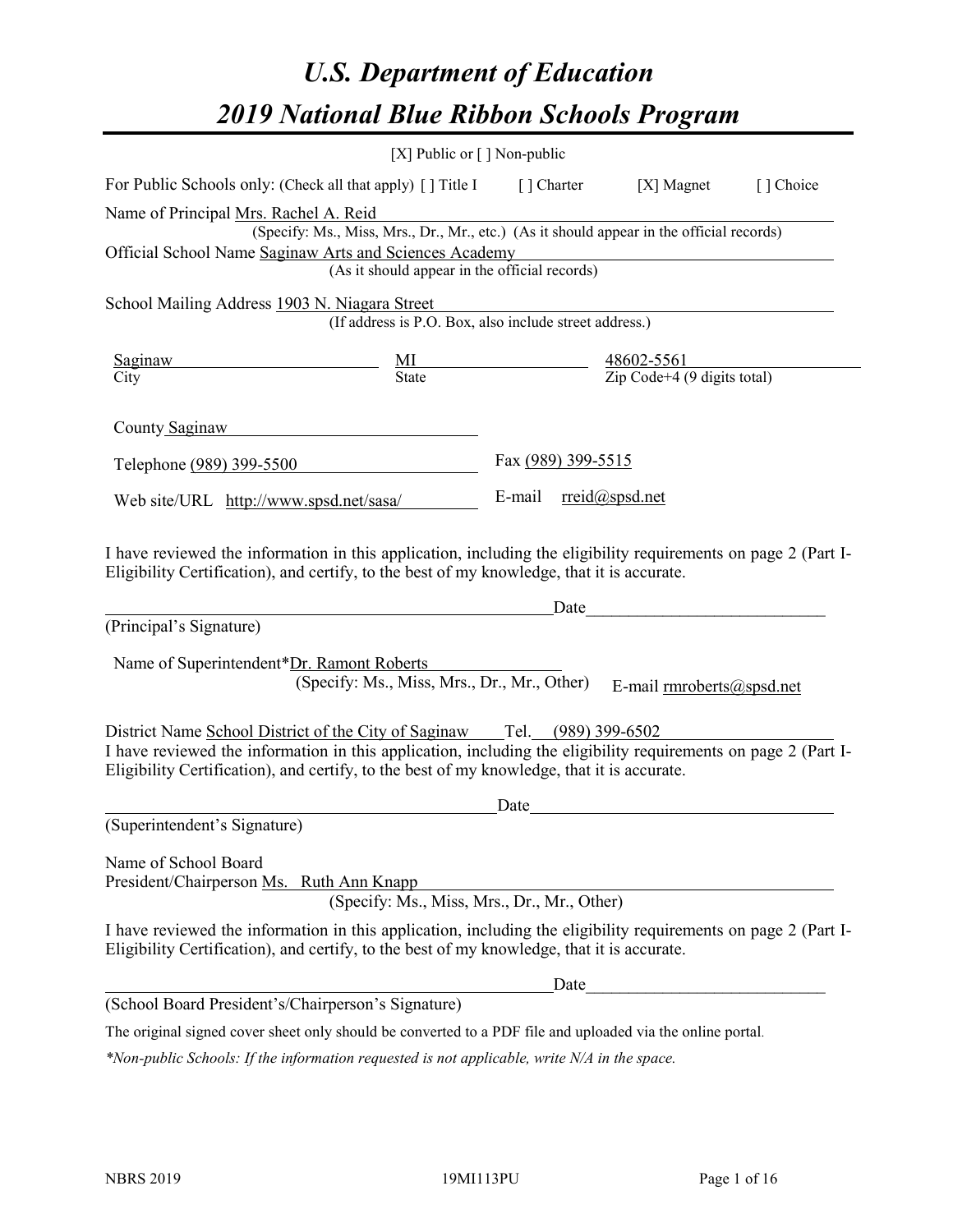The signatures on the first page of this application (cover page) certify that each of the statements below, concerning the school's eligibility and compliance with U.S. Department of Education and National Blue Ribbon Schools requirements, are true and correct.

1. All nominated public schools must meet the state's performance targets in reading (or English language arts) and mathematics and other academic indicators (i.e., attendance rate and graduation rate), for the all students group, including having participation rates of at least 95 percent using the most recent accountability results available for nomination.

2. To meet final eligibility, all nominated public schools must be certified by states prior to September 2019 in order to meet all eligibility requirements. Any status appeals must be resolved at least two weeks before the awards ceremony for the school to receive the award.

3. The school configuration includes one or more of grades K-12. Schools on the same campus with one principal, even a K-12 school, must apply as an entire school.

4. The school has been in existence for five full years, that is, from at least September 2013 and each tested grade must have been part of the school for the past three years.

5. The nominated school has not received the National Blue Ribbon Schools award in the past five years: 2014, 2015, 2016, 2017, or 2018.

6. The nominated school has no history of testing irregularities, nor have charges of irregularities been brought against the school at the time of nomination. If irregularities are later discovered and proven by the state, the U.S. Department of Education reserves the right to disqualify a school's application and/or rescind a school's award.

7. The nominated school has not been identified by the state as "persistently dangerous" within the last two years.

8. The nominated school or district is not refusing Office of Civil Rights (OCR) access to information necessary to investigate a civil rights complaint or to conduct a district-wide compliance review.

9. The OCR has not issued a violation letter of findings to the school district concluding that the nominated school or the district as a whole has violated one or more of the civil rights statutes. A violation letter of findings will not be considered outstanding if OCR has accepted a corrective action plan from the district to remedy the violation.

10. The U.S. Department of Justice does not have a pending suit alleging that the nominated school or the school district, as a whole, has violated one or more of the civil rights statutes or the Constitution's equal protection clause.

11. There are no findings of violations of the Individuals with Disabilities Education Act in a U.S. Department of Education monitoring report that apply to the school or school district in question; or if there are such findings, the state or district has corrected, or agreed to correct, the findings.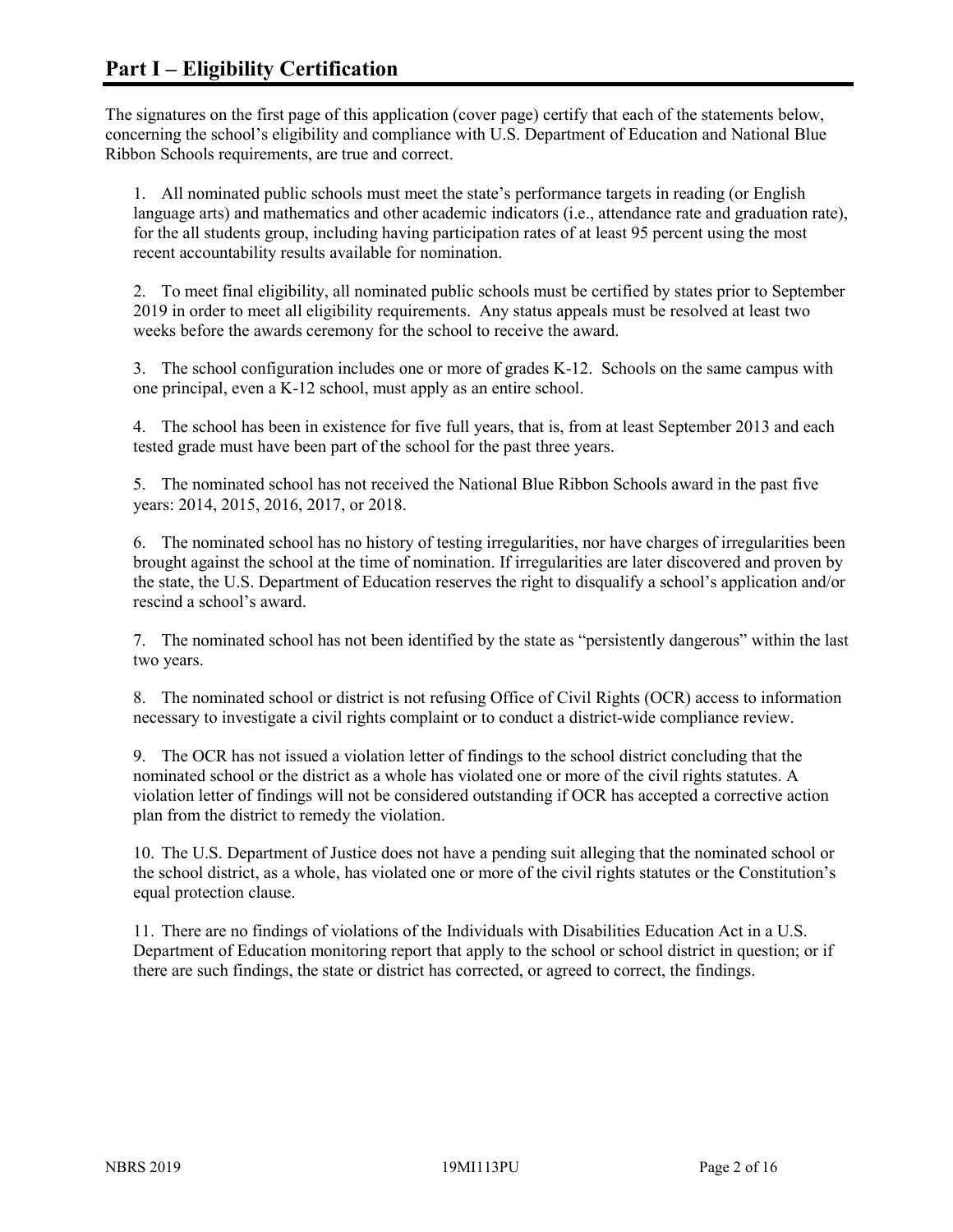#### **Data should be provided for the most recent school year (2018-2019) unless otherwise stated.**

#### **DISTRICT**

1. Number of schools in the district  $10$  Elementary schools (includes K-8) (per district designation): 1 Middle/Junior high schools 4 High schools 0 K-12 schools

15 TOTAL

**SCHOOL** (To be completed by all schools)

2. Category that best describes the area where the school is located:

[X] Urban or large central city [ ] Suburban [] Rural or small city/town

3. Number of students as of October 1, 2018 enrolled at each grade level or its equivalent in applying school:

| Grade                           | # of         | # of Females | <b>Grade Total</b> |
|---------------------------------|--------------|--------------|--------------------|
|                                 | <b>Males</b> |              |                    |
| PreK                            | 0            | $\theta$     | 0                  |
| $\mathbf K$                     | 0            | $\theta$     | 0                  |
| 1                               | 0            | $\theta$     | 0                  |
| 2                               | 0            | $\theta$     | 0                  |
| 3                               | 0            | 0            | 0                  |
| $\overline{\mathbf{4}}$         | 0            | $\theta$     | 0                  |
| 5                               | 0            | $\theta$     | 0                  |
| 6                               | 48           | 53           | 101                |
| 7                               | 42           | 57           | 99                 |
| 8                               | 35           | 57           | 92                 |
| 9                               | 27           | 55           | 82                 |
| 10                              | 27           | 33           | 60                 |
| 11                              | 21           | 39           | 60                 |
| 12 or higher                    | 20           | 29           | 49                 |
| <b>Total</b><br><b>Students</b> | 220          | 323          | 543                |

\*Schools that house PreK programs should count preschool students **only** if the school administration is responsible for the program.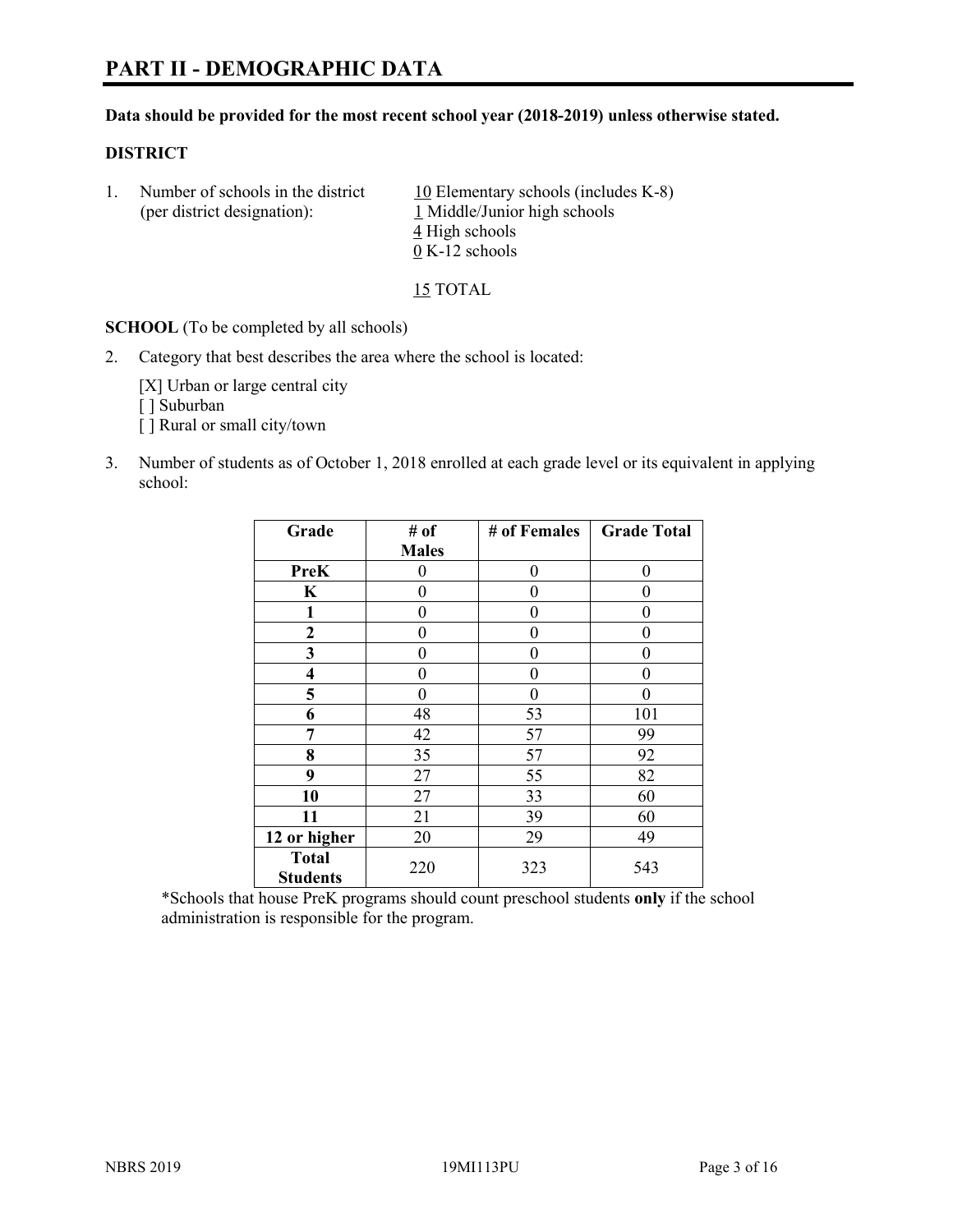4. Racial/ethnic composition of  $1\%$  American Indian or Alaska Native the school (if unknown, estimate): 10 % Asian

 % Black or African American % Hispanic or Latino % Native Hawaiian or Other Pacific Islander 48 % White % Two or more races **100 % Total**

(Only these seven standard categories should be used to report the racial/ethnic composition of your school. The Final Guidance on Maintaining, Collecting, and Reporting Racial and Ethnic Data to the U.S. Department of Education published in the October 19, 2007 *Federal Register* provides definitions for each of the seven categories.)

5. Student turnover, or mobility rate, during the 2017 – 2018 school year: 6%

If the mobility rate is above 15%, please explain.

This rate should be calculated using the grid below. The answer to (6) is the mobility rate.

| <b>Steps For Determining Mobility Rate</b>    | Answer |
|-----------------------------------------------|--------|
| (1) Number of students who transferred to     |        |
| the school after October 1, 2017 until the    |        |
| end of the 2017-2018 school year              |        |
| (2) Number of students who transferred        |        |
| from the school after October 1, 2017 until   | 31     |
| the end of the 2017-2018 school year          |        |
| (3) Total of all transferred students [sum of | 31     |
| rows $(1)$ and $(2)$ ]                        |        |
| (4) Total number of students in the school as |        |
| of October 1, 2017                            | 545    |
| $(5)$ Total transferred students in row $(3)$ |        |
| divided by total students in row (4)          | 0.06   |
| $(6)$ Amount in row $(5)$ multiplied by 100   |        |

6. English Language Learners (ELL) in the school:  $1\%$ 

3 Total number ELL

Specify each non-English language represented in the school (separate languages by commas): **Spanish** 

7. Students eligible for free/reduced-priced meals: 42 % Total number students who qualify: 227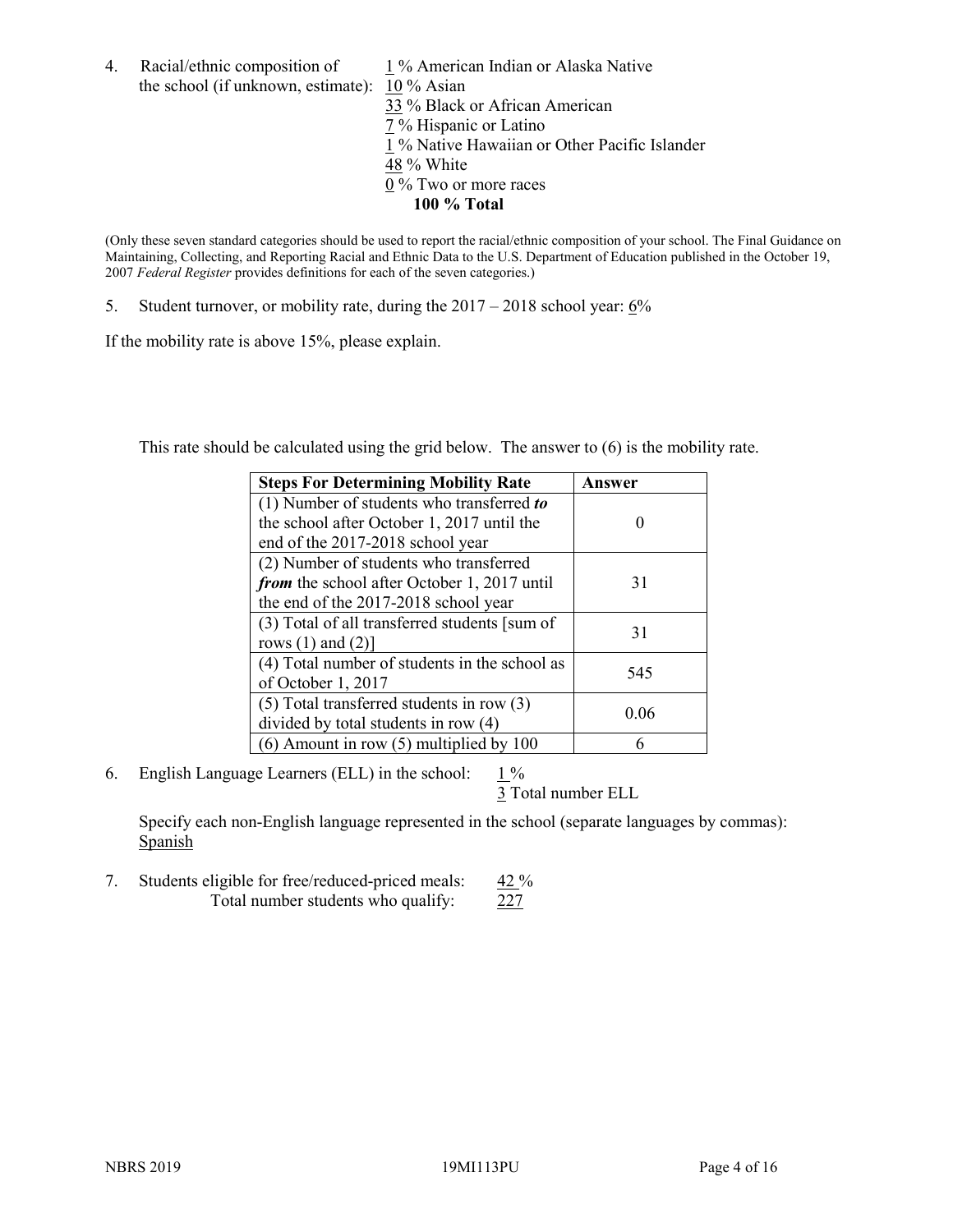5 Total number of students served

Indicate below the number of students with disabilities according to conditions designated in the Individuals with Disabilities Education Act. Do not add additional conditions. It is possible that students may be classified in more than one condition.

| 4 Autism                  | 0 Multiple Disabilities                 |
|---------------------------|-----------------------------------------|
| 0 Deafness                | $\underline{0}$ Orthopedic Impairment   |
| 0 Deaf-Blindness          | 0 Other Health Impaired                 |
| 0 Developmental Delay     | 0 Specific Learning Disability          |
| 0 Emotional Disturbance   | 1 Speech or Language Impairment         |
| 0 Hearing Impairment      | 0 Traumatic Brain Injury                |
| 0 Intellectual Disability | 0 Visual Impairment Including Blindness |

- 9. Number of years the principal has been in her/his position at this school:  $1$
- 10. Use Full-Time Equivalents (FTEs), rounded to nearest whole numeral, to indicate the number of school staff in each of the categories below:

|                                                                                                                                                                                                                              | <b>Number of Staff</b>      |
|------------------------------------------------------------------------------------------------------------------------------------------------------------------------------------------------------------------------------|-----------------------------|
| Administrators                                                                                                                                                                                                               | $\mathcal{D}_{\mathcal{A}}$ |
| Classroom teachers including those<br>teaching high school specialty<br>subjects, e.g., third grade teacher,<br>history teacher, algebra teacher.                                                                            | 28                          |
| Resource teachers/specialists/coaches<br>e.g., reading specialist, science coach,<br>special education teacher, technology<br>specialist, art teacher, etc.                                                                  | 0                           |
| Paraprofessionals under the<br>supervision of a professional<br>supporting single, group, or classroom<br>students.                                                                                                          | $\mathbf{\Omega}$           |
| Student support personnel<br>e.g., school counselors, behavior<br>interventionists, mental/physical<br>health service providers,<br>psychologists, family engagement<br>liaisons, career/college attainment<br>coaches, etc. |                             |

11. Average student-classroom teacher ratio, that is, the number of students in the school divided by the FTE of classroom teachers, e.g.,  $22:1$  19:1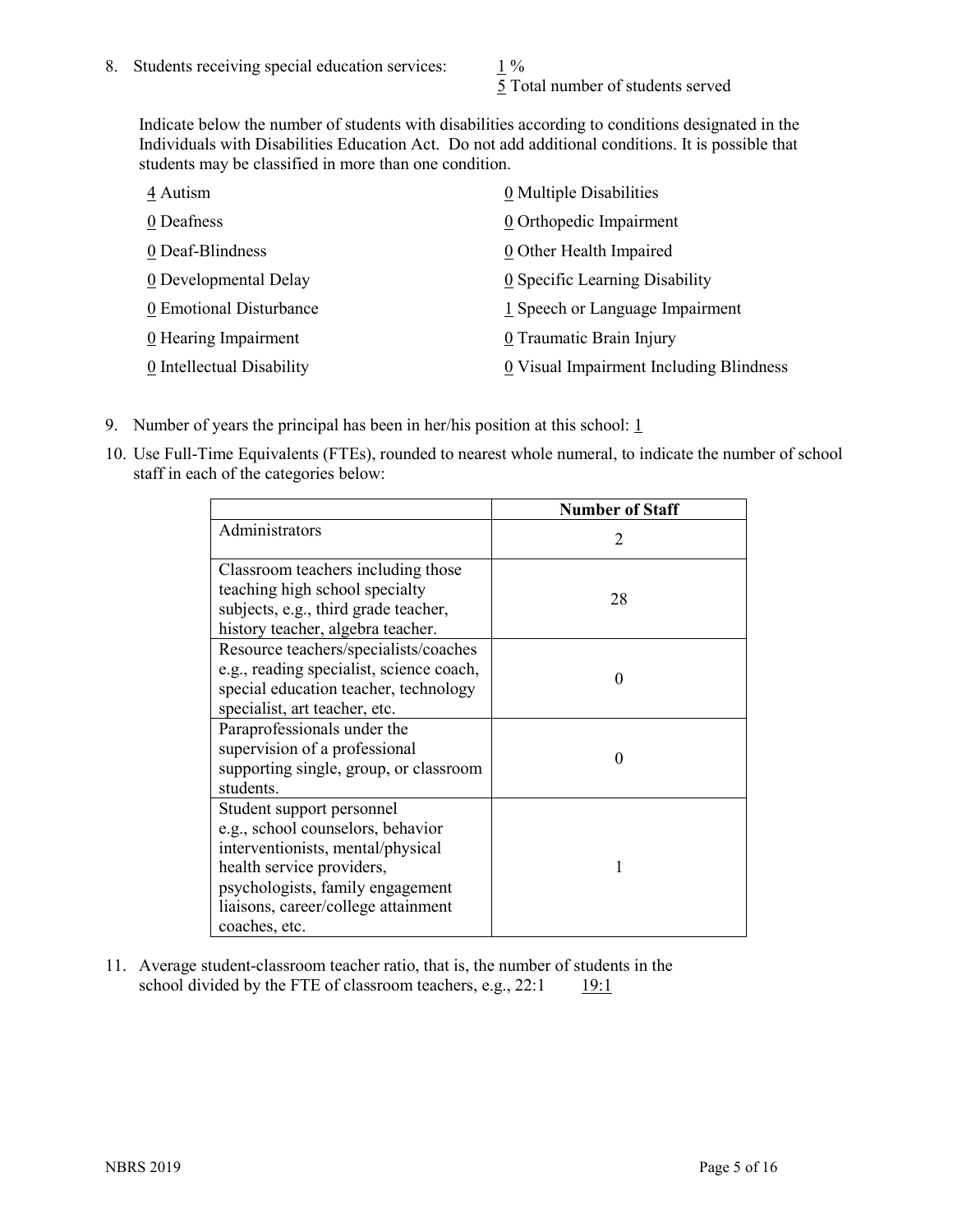12. Show daily student attendance rates. Only high schools need to supply yearly graduation rates.

| <b>Required Information</b> | 2017-2018 | 2016-2017 | 2015-2016 | 2014-2015 | 2013-2014 |
|-----------------------------|-----------|-----------|-----------|-----------|-----------|
| Daily student attendance    | 96%       | 97%       | 97%       | 97%       | 97%       |
| High school graduation rate | $00\%$    | $00\%$    | $00\%$    | 96%       | 94%       |

#### 13. **For high schools only, that is, schools ending in grade 12 or higher.**

Show percentages to indicate the post-secondary status of students who graduated in Spring 2018.

| <b>Post-Secondary Status</b>                  |       |
|-----------------------------------------------|-------|
| Graduating class size                         | 39    |
| Enrolled in a 4-year college or university    | 67%   |
| Enrolled in a community college               | 18%   |
| Enrolled in career/technical training program | 0%    |
| Found employment                              | 15%   |
| Joined the military or other public service   | 0%    |
| Other                                         | $0\%$ |

14. Indicate whether your school has previously received a National Blue Ribbon Schools award. Yes No X

If yes, select the year in which your school received the award.

15. In a couple of sentences, provide the school's mission or vision statement.

The Saginaw Arts and Sciences Academy (S.A.S.A.) faculty, parents, and community partners are committed to serving gifted and talented students. S.A.S.A will promote a system of education that: provides the highest level of artistic and academic achievement, prepares students in career pathways through the structure of concentrations of study, through innovative instruction and authentic learning experiences while allowing collaborative instruction to promote creative and productive learning.

16. **For public schools only**, if the school is a magnet, charter, or choice school, explain how students are chosen to attend.

Saginaw Arts and Sciences Academy is a magnet school within the Saginaw Public School District. S.A.S.A. is a gifted and talented school that focuses students in either an academic concentration, or a visual or performing arts concentration. In order to attend S.A.S.A. students go through an admissions process. The admissions process includes: entrance testing, review of academic history through grades, two teacher recommendations, discipline record review, state assessment review, and an audition if interested in visual or performing arts programs.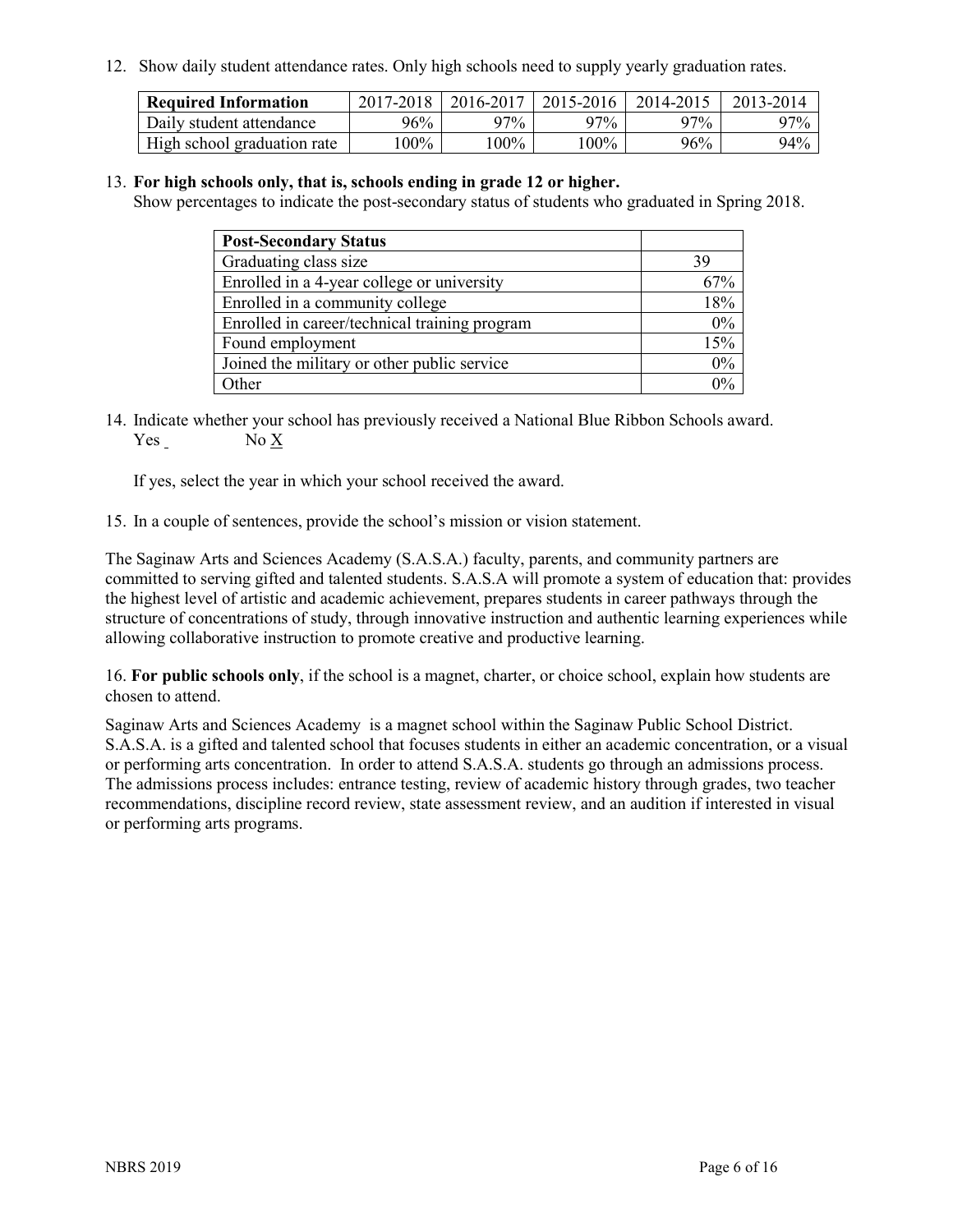# **PART III – SUMMARY**

The Saginaw Arts and Sciences Academy (S.A.S.A.) is a spectacular institution of learning. In 1984, the Center for Arts and Sciences (C.A.S.) was founded within the Saginaw Public School District. It was designed as a part-time magnet program for students interested in specific areas of core academics, visual arts, or performing arts. Students that attended schools within the school district and surrounding districts were able to attend C.A.S. half day, and their home school. While at C.A.S., students spent 3 to 4 hours in their "concentrations". In 1998, The Center for Arts and Sciences transitioned from a half day program to a full day program/school and was renamed the Saginaw Arts and Sciences Academy or S.A.S.A. The first graduating class, was a class of twelve students, matriculated in 2002.

There are many outstanding characteristics that separate S.A.S.A. from other schools. The most defining trait is the concentration component. Concentrations are classes, specifically selected by students, that last for an extended period of time. They cover the content of the course, broadly and deeply. The academic concentrations offered are: Math/Science, Global Studies, and English Language Arts. The performing arts concentrations are: 2D or 3D Visual Art, Dance, Theatre, and Voice/Keyboard. After completing the admissions process and being accepted, students spend two to three hours in their concentrations each day, taking other required courses and electives during the rest of their school day. The middle school concentrations are in the morning hours and the high school concentrations take place in the afternoon hours. There are two schools within our one building operating on two separate schedules. Middle and high school students have varied class schedules, lunch periods, start and dismissal times. Our school is very diverse and we serve families from over 38 zip codes across Michigan. Students come from all counties to get intense education in various concentrations. Our school is made of a diverse population, 33% of our students are African American, 7% Hispanic or Latino, 48% White and 11% Asian students.

Many instructors teach both middle and high school courses and concentrations. Due to this instructor format in concentrations, students are able to have the same instructor for their middle school years and their high school years. In this scenario, master instructors within their content are able to get to know their students intently, understand their potential and goals, and assist them in reaching their desired goals and full potential. In these concentrations, as well as the academic concentrations, instructors expose students to experts in their field of study. Representatives from colleges, universities and art schools come to S.A.S.A. throughout each school year to do workshops with students, review portfolios, and provide experience within the field of study their concentrations focus on. Students also participate in adjudicated competitions every year in each concentration. Some of these experiences within each concentration include, but are not limited to, the following:

Math/Science: Students participate in Science Fair each year. It is a year-long project in which students complete the scientific process on a chosen topic then compete at a regional competition. Each year many high school students qualify for the state science fair. Students earn substantial scholarships through the adjudicated competitions that they participate in through the Math/Science Concentration.

Global Studies: Students in this concentration participated in Law Day, an annual adjudicated contest for all participating schools in Saginaw County. Students prepare for a trial and compete against other schools at the Saginaw County Courthouse for a county judge. Prosecuting and defense attorneys from the county coach students while preparing for trial.

English Language Arts (ELA): Students in the ELA concentration participate in the Scholastic Art and Writing contest and Michigan Youth Arts Festival or MYAF. Each year our high school students submit writing pieces to be adjudicated and earn top level awards and scholarships annually. Middle school students participate in the County-wide Spelling Bee and a variety of writing adjudications.

Theatre: High school students produce 3-4 productions and our middle school produces one to two plays each year. In high school plays, monologues, and original pieces are presented at the Mid-Michigan Theatre Arts Festival or Love Fest. S.A.S.A. theatre students participate in workshops, view plays, and musicals, are adjudicated in performances and technical skills, and earn scholarships.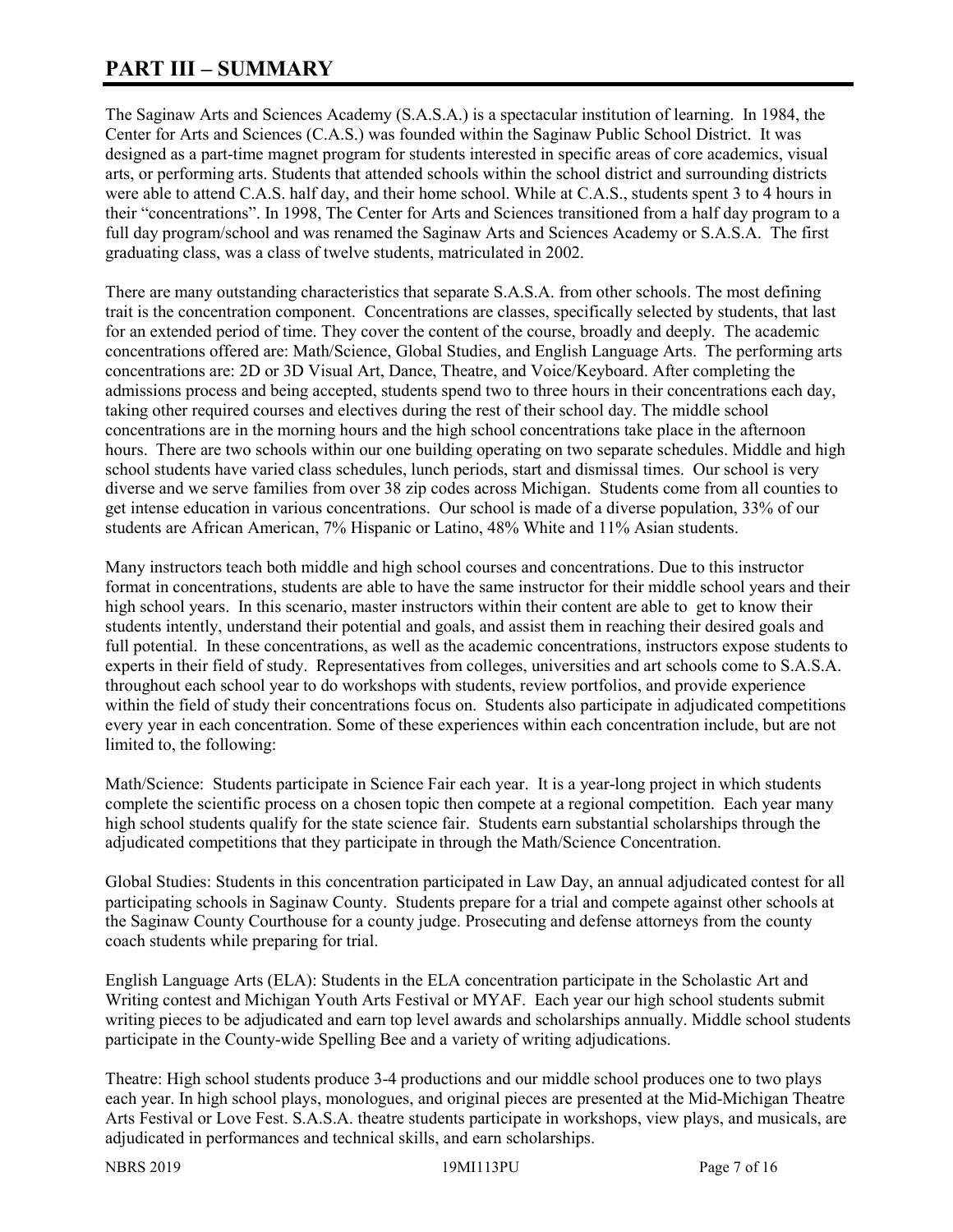Voice/ Keyboard: Students in this concentration have adjudicated experiences such as: Classical Solo Voice Performances (guest adjudicators), Saginaw Valley State University (SVSU) Choral Clinic (SVSU Clinicians), Clinic/Workshops with area choral conductors, and Piano Masterclasses.

Dance: High school students in this concentration participate annually in the Michigan Youth Arts Festival (MYAF). Students submit pieces choreographed by our dance instructor, guest instructors, and upperclassmen within the concentration. Dance students perform throughout the community at events and participate in other state-level competitions throughout the year.

2D and 3D Visual Art: Our student artists are required to participate in multiple showcases and adjudications throughout the school year. Middle and high school students compete in the Scholastic Art and Writing Contests annually, earning prizes and scholarships.

S.A.S.A. has strong ties and many collaborations with community organizations and leaders. These relationships, along with our diligent and dedicated staff offer our students an exemplary experience in education that cannot be attained at any other surrounding school.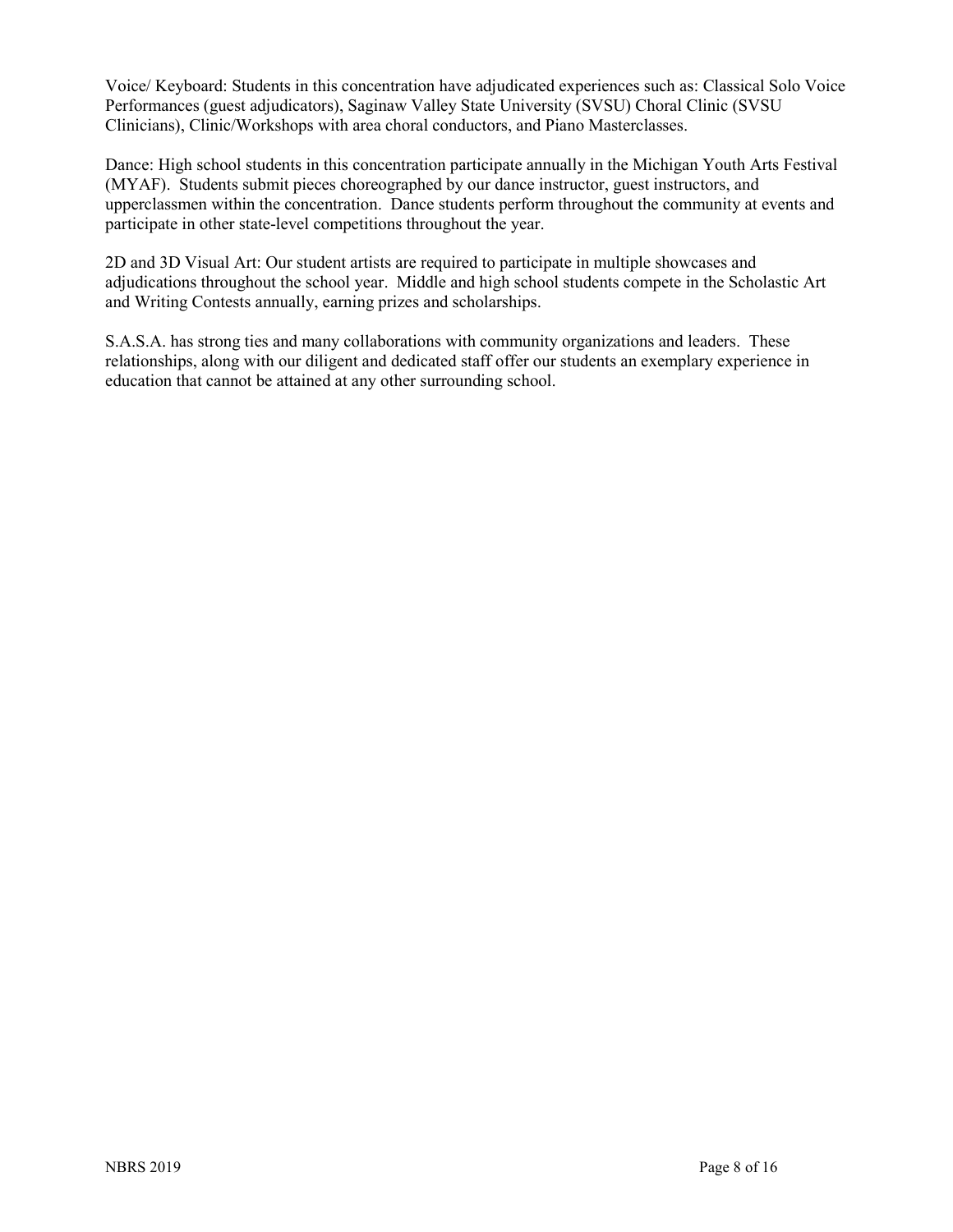# **1. Core Curriculum:**

# **1a. Reading/English language arts:**

At S.A.S.A. the curriculum is based on Common Core Standards, but the emphasis lies on integrating the arts—specifically through an interdisciplinary reading/writing workshop approach. English Language Arts (ELA) courses are designed to differentiate instruction by deepening the level of analysis required of students. We use inquiry-based learning to individualize curriculum to the students' interests, helping students to problem solve contemporary issues that align with their unique knowledge and experience levels. Explicit instruction is scaffolded to activate prior knowledge and elicit gradual mastery of new skills, allowing for gradual release of responsibility and increased student engagement. To facilitate differentiation and tiered instruction, we conference with students, allow for topic choice on projects, and provide individualized meaningful feedback. Summative assessments include writing portfolios and use of Northwest Evaluation Association Measures of Academic Progress (NWEA MAP) test data to improve instructional focus. Formative assessment strategies include write to learn activities, quizzes, timed writings, and entrance/exit tickets.

Students in our ELA Concentration choose an extended course block with an additional emphasis on creative writing. Student writing is adjudicated at the state, regional, and national level, published in various online literary journals, and published in our school's national literary magazine, which was awarded the Columbia Scholastic Press Association (CSPA) Gold Crown Award for 2018. Students participate in annual writing retreats, the national spelling bee, and are annually awarded at the Michigan Youth Arts Festival (MYAF). Literature taught is selected for socioemotional development and multicultural awareness. All seniors complete capstone literacy/writing projects and can elect to sit for the Advanced Placement (AP) Language and AP Literature course exams. Our creative writing students complete a final chapbook highlighting their growth as a high school writer.

#### **1b. Mathematics:**

S.A.S.A offers a rigorous mathematics curriculum to its students, with offerings tailored to students both within and outside the Math/Science concentration. It is a requirement that students take a math class every year during their educational time at S.A.S.A. Non-concentration students have Sixth Grade Math in sixth grade, followed by Pre-Algebra, Algebra 1, Geometry, Algebra 2, Precalculus, and either Personal Finance or AP Calculus AB their senior year. Students in the Math/Science concentration begin with Pre-Algebra in 6th grade and proceed in the same sequence, except replacing Personal Finance in their Senior Year with a college level dual enrollment at a local university, in Calculus 2 and beyond or take an online option such as AP Statistics.

Our math teachers employ a variety of instructional approaches including direct instruction, inquiry-based methods with group projects, Socratic questioning, and modeling and demonstration of mathematical concepts with the aid of digital projectors in each classroom.

Teachers use a variety of techniques for assessment including use of digital classroom assessment programs to get immediate feedback on assessments. The ability to have instant feedback affords our math faculty the opportunity to perform item analysis so that they can see what topics and standards our students individually and collectively need remediation with. For outstanding students, we offer math competitions as an opportunity for their growth, exposure to advanced mathematics, and potential to earn scholarships or invitations to state and national level competitions.

#### **1c. Science:**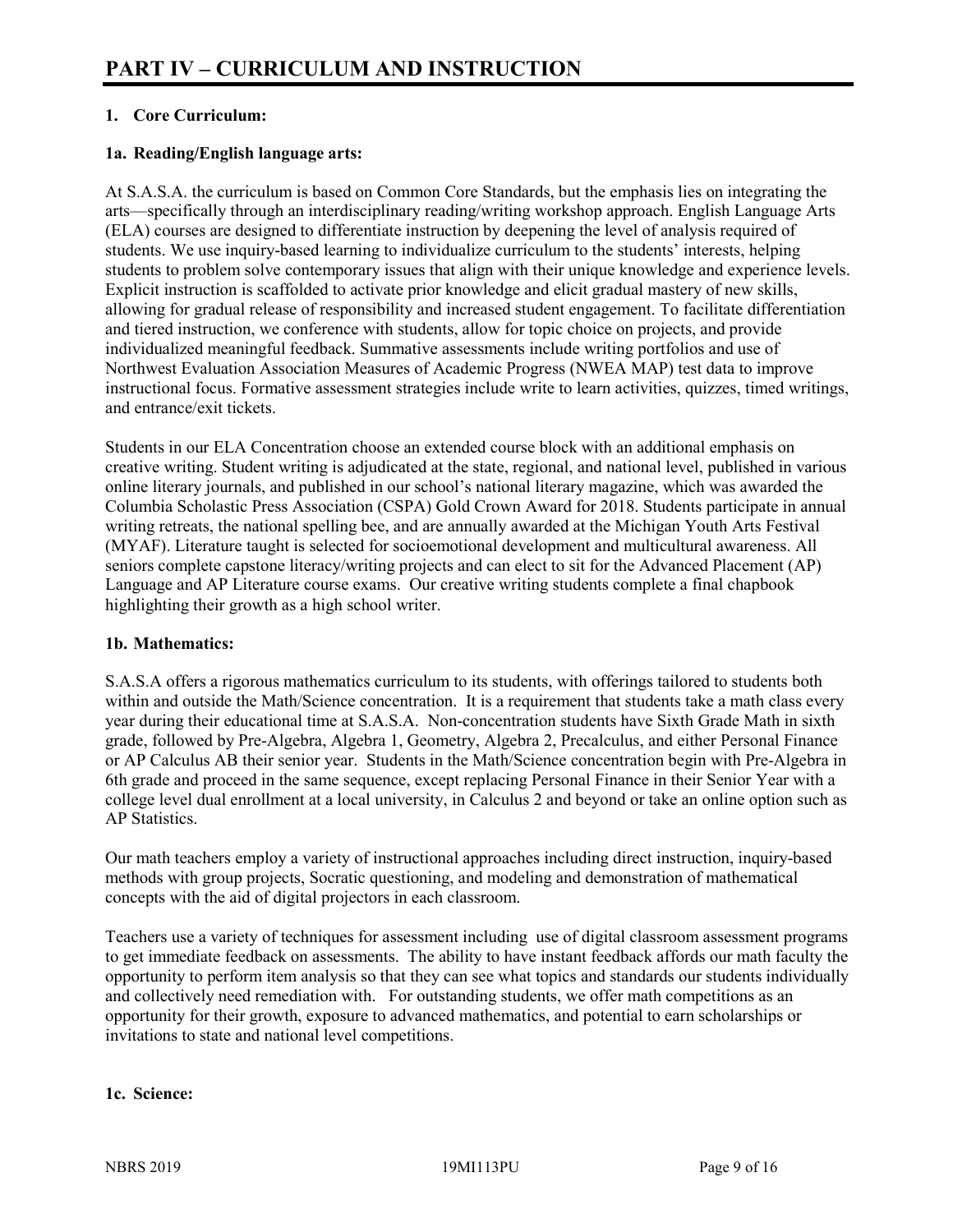S.A.S.A. uses Next Generation Science Standards (NGSS), reflecting the latest vision for science education. Application of science concepts is prioritized over the memorization of concepts, drawing on prior knowledge and experiences. The standards were chosen as they offer differentiated instruction that cut across all domains of science. The cross-linking of science domains allows students hands-on experiences that relate to real-world applications. Looped curriculum is organized into a 'concentration format', giving interested students 1.5 hours of science per day during middle school and 2 hours during high school. By the time they graduate, a student gets two years of biology, two years of physics, and two years of chemistry, as well as environmental science (four required AP courses), and anatomy/physiology, plus electives in robotics, AP computer science, and astronomy. Teachers run after-school science programs such as, Chemistry Club, Environmental Club, Local Science Fair, and STEM programs.

Students are encouraged to present their research to adjudicated external programs such as Intel Science and Engineering, Google, and S.A.S.A. (middle school only) Fairs, A.H. Nickless Innovation Award and International Sustainable World Engineering Energy Environment Project (iSWEEEP) competitions. In all but 3 years since S.A.S.A.'s existence, students have qualified at the state level to compete at the International Science and Engineering Fair (ISEF). In 2017, one of our students won first prize at ISEF.

Our facilities were renovated in 2011. Rooms are spacious, with fume hoods and work surfaces that allow students to set up and maintain research lab space for most projects they care to pursue. In 2017, we made a major investment in laboratory probes and data acquisition technology. This equipment facilitates meaningful lab activities and supports students' original research projects. We cultivate relationships with local universities such as Saginaw Valley State University (SVSU), University of Michigan (UM), Central Michigan University (CMU), and Alma College so that when a student outgrows our ability to support them, they can utilize those facilities as well. Student are given both formative and summative assessments in science. Students benefit from use of Illuminate Software, which provides real time longitudinal data to pinpoint issues and trends. Summative assessments include tri-annual NWEA MAP, M-STEP (Michigan Student Test of Educational Progress), PSAT, and NAEP standardized tests.

# **1d. Social studies/history/civic learning and engagement**

The Global Studies gifted and talented curriculum is based on Michigan Social Studies Standards but includes a cross-curricular workshop approach that focuses on reading, writing, speaking, and listening. Differentiated and tiered instruction is implemented in lessons which include Socratic Seminar discussions, and Document Based Questions (DBQs). Instructors address different learning styles in lessons as well: using oral, kinesthetic, and visual methods, while incorporating whole class instruction, small group instruction, partners, individual practice, and sometimes peer tutoring.

Technology is utilized by both educators and students to enhance global learning. Formative assessment strategies include literacy strategies, analytical discussions, quizzes, timed writings, and entrance/exit tickets along with summative assessments to improve learning. All classes are college prep with a strong emphasis on preparing students for the standardized tests they take such as the M-STEP, and Michigan Merit Exam (MME). Students in our Global Studies Concentration annually compete in Michigan History Day, and their projects are adjudicated at the regional, state, and national levels. Students in 8th grade are able to participate in an annual trip to Washington D.C. and complete a culminating project following their visit. AP assessments are offered to our high school students as well. In addition, students compete each year in Michigan History Competition, which a 6th through 12th grade experience. This competition begins locally within the county and extends to a state-level competition to which S.A.S.A. students qualify for each year.

# **1e. For secondary schools:**

SASA supports career and college readiness, especially in the concentration that a student chooses in which to focus his talents and skill set. Students have requirements such as a job shadow, career focus paper, and a capstone senior portfolio graduation requirement directly related to their career interest. Students attend several Living Arts programs that introduce a variety of career possibilities. Our 11th and 12th grade students partake in a Career and College Fair that includes area businesses' booths/tables, mock interview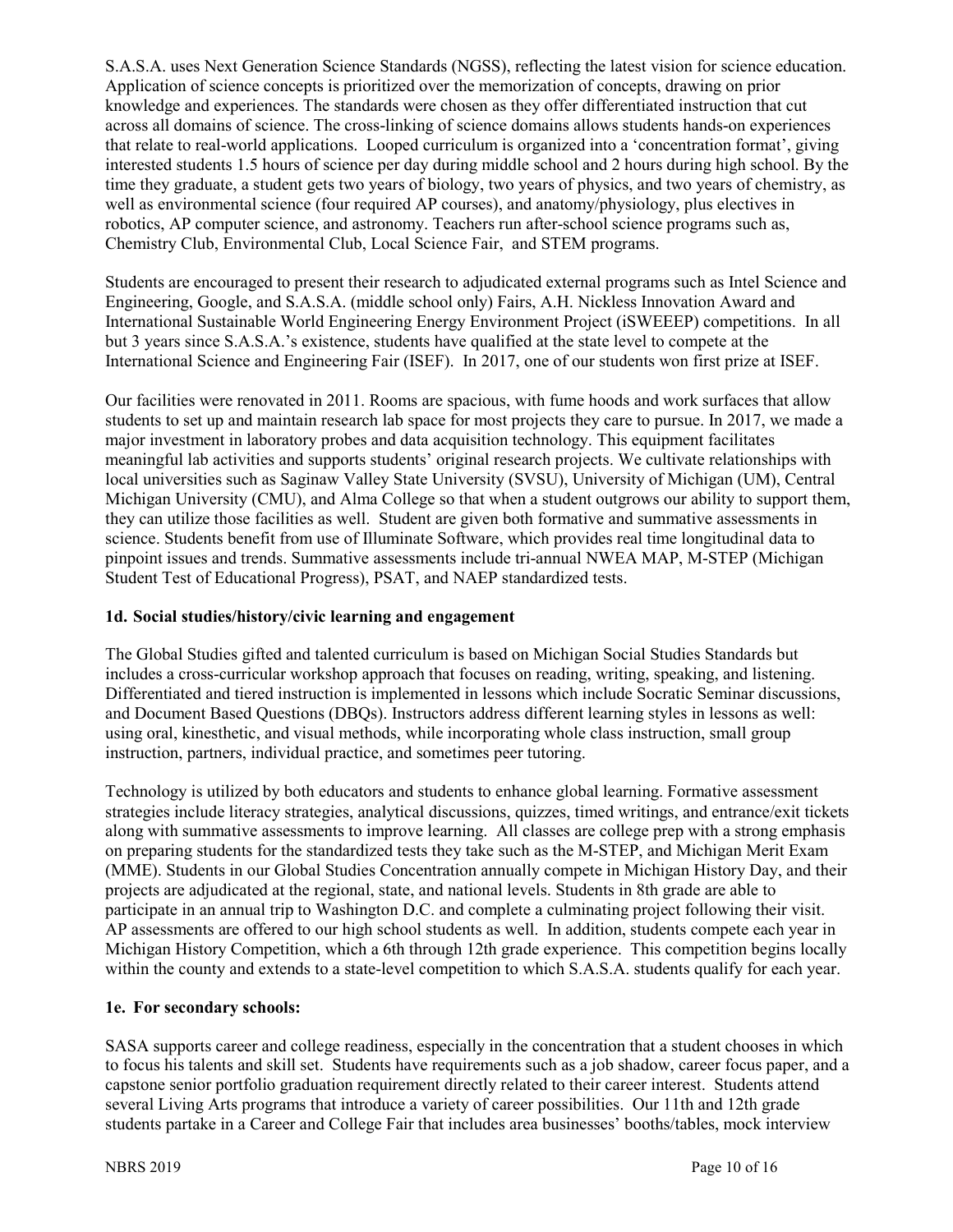experiences, college/university representatives and a panel of current college students that are available to answer questions.

# **1f. For schools that offer preschool for three- and four-year old students:**

# **2. Other Curriculum Areas:**

S.A.S.A Visual Arts students, whether specializing in 2-D or 3-D, receive differentiated instruction studying art production, art history, art criticism, and aesthetics. Both specializations are rigorous and skill-building in nature; assignments are scaffolded. In each two-hour concentration class, teachers and students collaboratively create criteria for learning and assessment. Seniors meet with art college representatives annually to have portfolio reviews. Most art students continue to pursue their studies in art and go on to have careers in the field. Non-Concentration students have the opportunity to take elective courses in Visual Arts for a 54-minute period in high school. In middle school, we offer Visual Arts activities in our middle school Rounds elective. We offer a Rounds elective to middle school students, and most of our 6th grade students receive this elective. The elective is focused on keyboarding skills, art, physical education, research, technology, coding, goal-setting and community service projects. This elective provides students with a well-rounded experience and allows students to explore many different areas of interest.

Students regularly write, developing concepts, artist's statements, and critiques of artwork. Students are also encouraged to make connections to other core S.A.S.A. disciplines. Students engage with post-secondary institutions as well as, community partners in service projects. Field trips and workshops are frequently part of the Visual Arts curriculum.

Admission representatives from respected art colleges and universities regularly visit and review students' portfolios. Adjudication occurs at national, regional, and local levels. Because of these relationships and activities, annual scholarships average \$153,000 for S.A.S.A. art students; 2016 marked an all-time high of more than \$1.29 million in scholarships offered to seniors in art.

Performing Arts students have the unique opportunity to study theatre, dance, and music. These students receive a two-hour block of instructional time within their concentrations and are with the same instructor over their 6-12 grade career at S.A.S.A. This provides for a unique opportunity for teachers to differentiate instruction for students who enter S.A.S.A. at a variety of skill levels in order to challenge them to grow in knowledge and skills while discovering their interests within their art. Students who are not in the performing arts concentration, have opportunities to take performing arts courses as electives, and all students in the building have an opportunity to audition for plays.

Studies have shown that students involved in the performing arts are more likely to be successful in the workforce. Collaboration, communication, time-management, determination, creativity, confidence, and accountability are no longer being referred to as soft skills. Our programs offer students unique opportunities which include public performances, competitions, authentic and professional adjudication, networking within the field, and our students have been offered hundreds of thousands of scholarship dollars.

Physical education at S.A.S.A. is focused on life-long skills and character building such as teamwork, leadership, and integrity. Instruction promotes physical activity and health outside of school. Differentiated instruction is used to meet all the needs of our students, not just those who are athletically gifted. Students earn grades based on improvement, participation, and knowledge. The philosophy of the instruction is to assist and promote healthy lifestyles for all students as they transition to a physically active adult lifestyle beyond high school. Lessons feature cooperative, as well as competitive games, such as: golf, aerobics, dance, circuit training, volleyball, and fitness testing. All high school students must take at least one year of Physical Education and we allow middle school students to choose Physical Education as an elective at some point in their middle school career.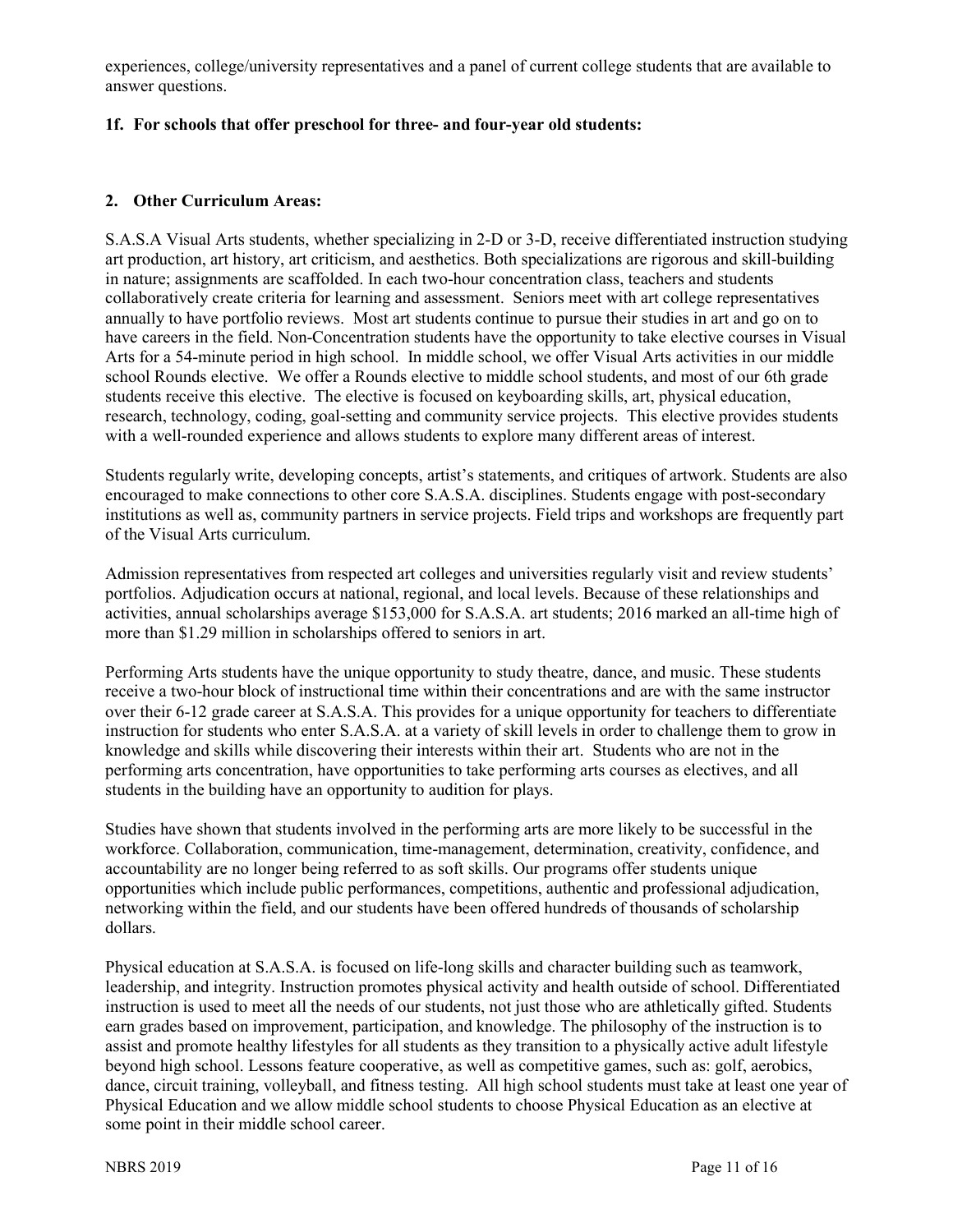S.A.S.A.'s world language program is a comprehensive in-depth study of the Spanish language and culture. Students in high school must get at least two years of Spanish, but about 80% of our students choose to take additional years of world languages. All middle school students get at least one year of world languages and if they successfully complete the course they can receive high school credit for the course. Students engage in all components of language learning: listening, reading, writing and speaking. Activities include reading and interpreting novels, writing original fiction or personal narratives, recording audio/video materials (movie trailers, songs, etc.), and listening to and interpreting authentic songs. In addition, students learn the history and culture of the many Spanish-speaking countries around the world. As the level of instruction increases, so does the level of immersion in the language. Students in the 7th grade and 8th grade can earn high school foreign language credit, due to the level of rigor at which Spanish is taught. Many students that take advantage of the opportunity to learn a second language beginning in middle school, are able to take higher levels of Spanish, up to and including AP Spanish before their senior year. Other students opt to dual enroll at our local university and continue their study of Spanish Conversation and Composition (3rd year college level courses) with great success. Our foreign students compete in adjudicated contests at Foreign Language Days held by Central Michigan University and Saginaw Valley State University annually. Students compete in writing and performing original skits, song, dance, and oratory contests and compete in competitions in which our students excel.

#### **3. Special Populations:**

Saginaw Arts and Sciences Academy tailors instruction to all students. Many of our courses are multi-grade level courses which allow students to take the class that meets their individual needs. All of our teachers start with the mandated state standards and we differentiate the instruction to provide enrichment and acceleration for those who have already achieved the standards and provide support for students who still need additional support to meet the standards. Strategies are incorporated throughout our courses to actively engage students, make content relevant to students' lives and future college and career choices, and to ensure that collaboration takes place during learning. Dual-enrollment is offered to students who have excelled in their core classes and we partner with Saginaw Valley State University (SVSU) and Delta College. Many of our students leave S.A.S.A. with at least one college class on their transcript which better prepares them for their college future. Another opportunity that we offer our students is Michigan Virtual High School for online courses and additional Advanced Placement Courses. The Michigan Virtual High School courses introduce students to a new learning experience and familiarize them with online learning. Students attend these courses in our online learning lab and they interact virtually with their instructors as well as our online mentor instructor who is available during the hour.

Students who need additional support in courses have tutoring available by teachers. Teachers here at S.A.S.A. ensure that all students are successful in their learning environment and provide support as needed. Tutoring can include but is not limited to: SVSU Math tutors, teacher required tutoring sessions with the instructor, peer-to-peer tutoring, after school tutoring and study tables. S.A.S.A. also offers in-house SAT Tutorials on Saturdays to support students on the SAT exam. The SAT Saturday Prep courses are focused on a core group of students who may be performing below or at grade level in Math and/or Reading and Writing. During the Prep course students receive intense instruction in the content with a student/teacher ratio of 15:1.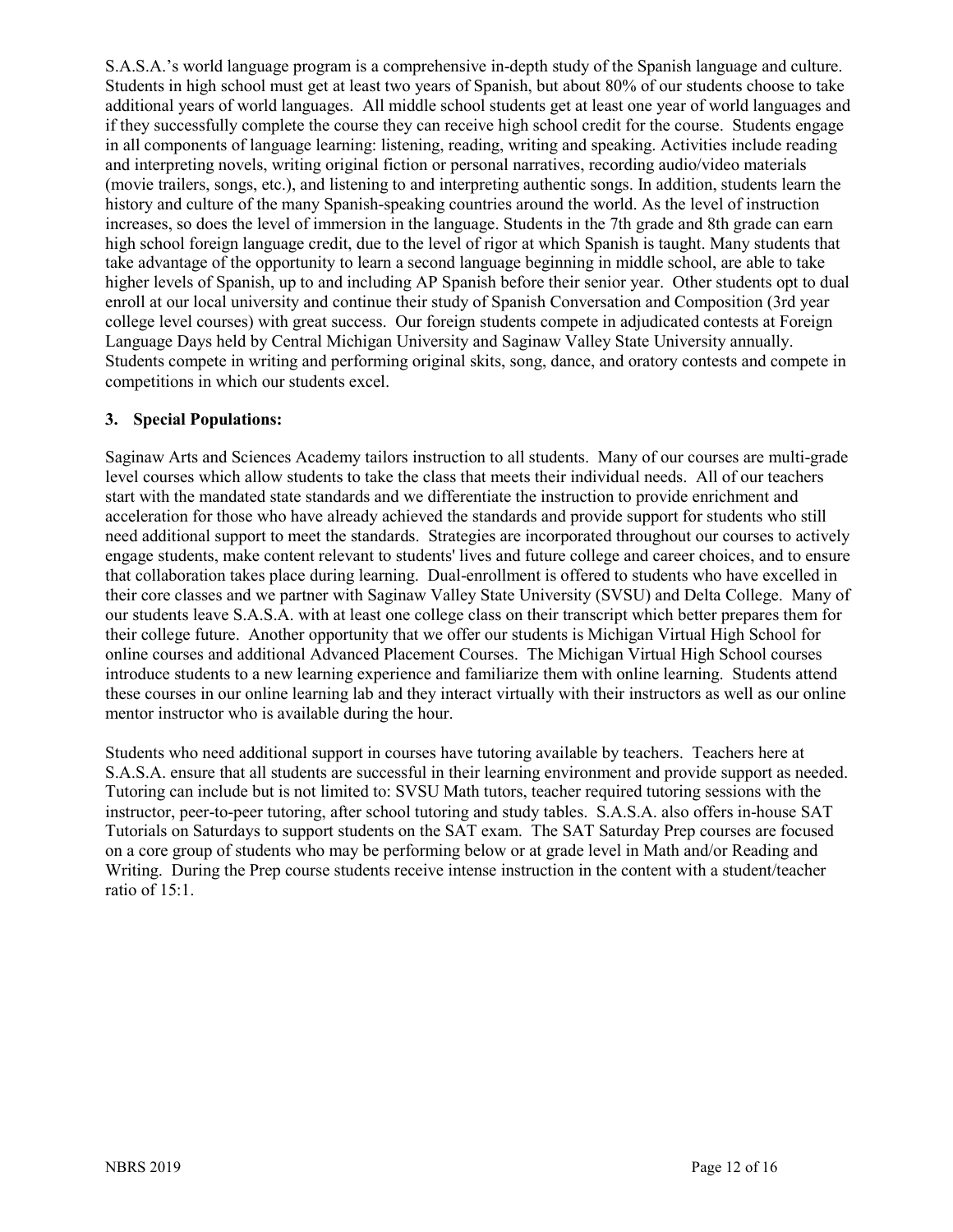# **1. School Climate/Culture:**

Positive school climate directly impacts student achievement as well as provides a feeling of safety and acceptance which results in lower discipline issues. S.A.S.A. has created a culture where all students are focused on academics. S.A.S.A. promotes an atmosphere where students can be who they are without fear of judgement. Here at S.A.S.A. everyone belongs and has the opportunity to excel in their area of interest. In each concentration, students are in multi-grade levels and mentoring opportunities take place. Our environment is of a competitive nature where all students strive to do their best. We use Positive Behavioral Interventions and Supports (PBIS) as a basis of promoting positive behaviors in the building, but we pride ourselves on the fact that S.A.S.A. lets students be who they are and strive to be the best in their areas of interest. We engage students in academic adjudications to allow them the ability to shine in their area of concentration.

Our school creates a climate where teacher and staff members feel valued and supported. Our staff has shared leadership opportunities which include, School Quality Team, PBIS Leadership Team, Building-Wide Building Network where decisions are collaboratively made. During conferences and other school related events our parents provide lunch and gifts for our staff to show their appreciation. Parent teacher conferences are very well attended and the parental support in our building is amazing.

#### **2. Engaging Families and Community:**

Saginaw Arts and Sciences Academy uses the Epstein Model for successful school, family, and community partnerships. We strive and succeed to have great levels of parental involvement and the Epstein Model allows us to monitor the levels of involvement that we have with our families and the community.

One way we ensure involvement is through communicating. We communicate in a variety of ways. Many events and supports for students and families are communicated through our Instant Messenger System, which allows for robo-calls and email communication, Instagram, S.A.S.A. Facebook, S.A.S.A. Parent Advisory Council (SPAC) Facebook. Many of our concentrations have their own Facebook pages to showcase news in their concentrations. In addition, our teachers are able to send newsletters, via email, to our parents through our Skyward System.

All parents are invited to our parent group meetings (SPAC) where decisions are made about the school and activities that will take place throughout the school year. In addition, we have the S.A.S.A. Foundation which is comprised of community members, parents, staff and principals. The foundation continues to reach out to engage our community and families to inform them of the opportunities that S.A.S.A. can offer to students.

S.A.S.A. works in collaboration with community partners and brings these resources and curriculum into the classroom. An example of some of our partnerships include: Prevention and Youth Services (PAYS), Child Abuse and Neglect, (CAN COUNCIL), The Underground Railroad, Great Lakes Bay Health Center (GLBHC), Midland Center for the Arts, Anderson Art Center, Saginaw Coral Society, Pit and Balcony, Saginaw Valley State University, Delta College, Michigan Youth Arts, Western Michigan University, University of Michigan and Michigan State University. Many of our teachers invite community members and organizations into the classroom as speakers to ensure that our students are college and career ready. In addition, S.A.S.A. students go out into the community to support community initiatives, most recently some of our Art students painted murals at the new Saginaw Farmers Market. S.A.S.A. teachers are often contacted by many community organizations to bring a group of students to perform.

Saginaw Valley State University sends undergraduate students with fieldwork assignments to our school each semester. They work in a close partnership with us due to the experience that their students can get with our teachers and students.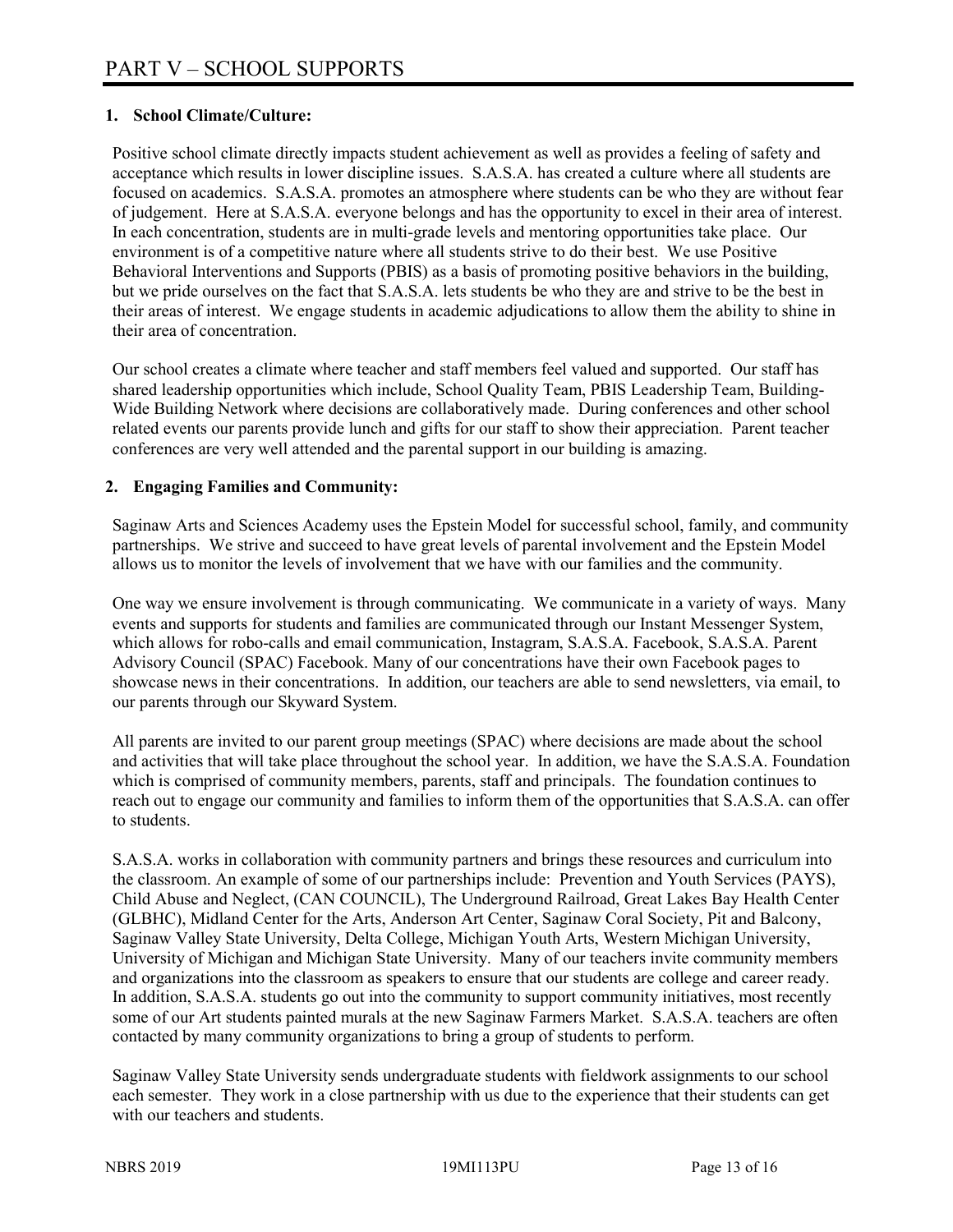#### **3. Professional Development:**

Professional Development (PD) is offered yearly to S.A.S.A. staff through District course offerings and Advance Placement Workshops and Teacher Institutes. The district wide opportunities either happen in a half day format or through Teacher Institute, which can be after school or in the summer. The district PD is focused on district and state initiatives. The PD sessions are lead by our District Coaches as well as consultants who are hired to support learning.

S.A.S.A. receives specialized training from the district on curriculum materials that meet the needs of the gifted and talented population as well as strategies and initiatives that the entire district receives. Professional development is also provided through a job-embedded model, where staff members and district coaches provide professional development where teachers are learning teaching practices that are designed for content-specific instructional practices around gifted and talented education. The classroombased model is integrated within the workday and allow for immediate and authentic problem solving of practices to improve teaching and learning.

The district supports S.A.S.A. staff attending AP Workshops offered by the College Board, where teachers receive resources and strategies to engage students in high level of learning. Many of our staff members have received over 30 hours of content-rich professional development in the area of AP content that they teach. These workshops provide teachers with methods and strategies to teach students to develop skills, habits and concepts to be successful in college.

Saginaw Public School District made a commitment to developing professional learning communities (PLC) within the organization. Training has been provided for principals and staff to attend a Solution Tree PLC at Work Conference in various locations across the United States. An additional PD investment that the district has made is a PLC coach who provides training in unpacking standards and attends PLC meetings to support staff in data digging and making instructional changes. S.A.S.A. sent a leadership team to the conferences and the team members support PLCs within the building. The leadership team works within their respective PLCs to coach other members and to provide job-embedded training to support student learning and teacher growth.

Additional PD opportunities are building based and determined by the building needs. Professional learning takes place though professional articles, consultants, videos. The principal provides multiple learning opportunities for staff and staff has meaningful discussions around best practices during Building Network Meetings.

The professional development that is provided to the staff allows teachers to develop best practices and focus on content-based learning to apply in the classroom. All of the opportunities are focused on deepening our teachers understanding of students thinking and helps the teacher anticipate and respond to students' ideas and misunderstandings. The professional development ensures that teachers learn to sequence curriculum to help students make sense of concepts and master skills at an accelerated pace.

# **4. School Leadership:**

S.A.S.A.'s leadership structure is a shared leadership approach, which is comprised of the principal, assistant principal and teachers from different concentration areas forming our School Quality Team. The principal and assistant principal meet daily and administration meets twice a month with the School Quality Team. The leadership team works together to create the agenda for the staff meeting to monitor the School Improvement Plan, review instructional and non-instructional data and establish learning goals and expectations for all concentration and non-concentration classes.

The leadership philosophy at Saginaw Arts and Sciences Academy is one of shared leadership and collaboration to ensure the success of every student. Every staff member at S.A.S.A. is a critical member of our team, and his or her contribution to our collective goals is directly linked to the success of our students. The administrative team is cognizant of the strength of each team member and they work diligently to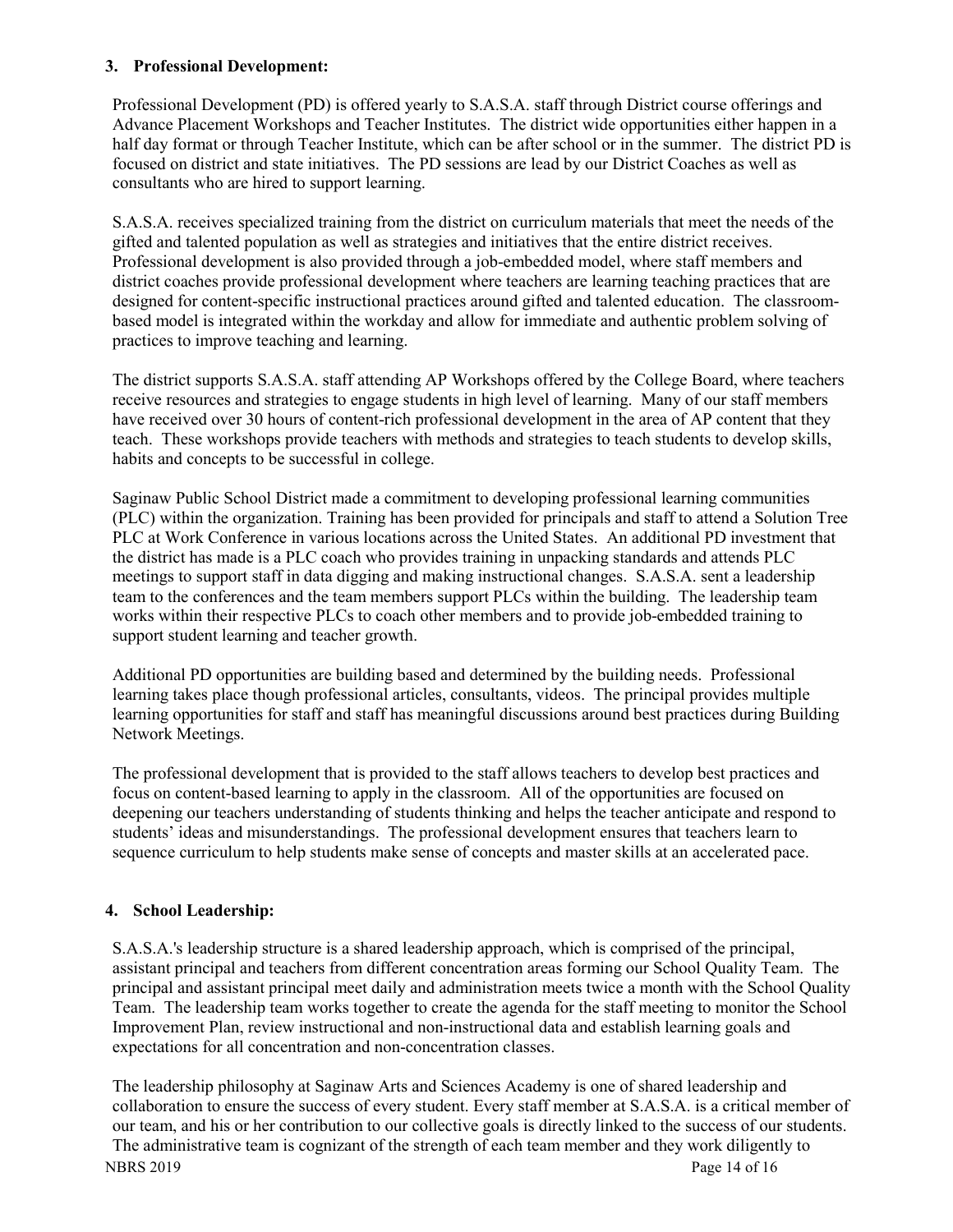capitalize on those strengths and to support the team that is crucial to our success. Administration consistently communicates in the Building Network meetings on instructional and not instructional data to see if the building as a whole is meeting our goals. The transparency of data allows the staff to dig deep into the data and make immediate instructional changes.

Shared leadership is demonstrated through the various opportunities for staff members to get involved with school initiatives. We have School Improvement leadership teams, Promoting Positive Behavior Intervention and Supports leadership teams, every member in the building is part of the Building Turnaround Network team.

Professional Learning Communities at S.A.S.A. are an excellent representation of our collaboration used to ensure that all students succeed. PLCs consist of instructors that are grouped by content and/or grade level. Time is spent looking at data on students´ performance and common assessments in order to best support student growth, learning, and achievement. These weekly meetings are times of strategic planning, especially for students that require additional support. Teachers initiate developing supports and create action plans to assist students. Resources are researched, discovered, and shared among instructors. All building instructors take responsibility for the success and improvement within their classrooms.

Student leadership is used at S.A.S.A. through Student Council in middle school and high school, and S.A.S.A. Ambassadors. Student council works with staff and administration to make S.A.S.A. a great place to learn. Student Council members work within their concentrations to bring ideas an programs to student council and then student council presents the ideas to administration. Our S.A.S.A. ambassadors present to our Board of Education each month. During these presentations they update the Board on what is happening in the building. Shared leadership among the students and administration creates a positive school culture.

The principal and assistant principal promote and participate in teacher growth and learning. Weekly walkthroughs identify strengths and areas of improvement as they pertain to high quality instruction. Exemplary strategies and practices are identified and shared with staff through conversation and modeling. The principal monitors assessment results and facilitates discussions with staff during analysis of strengths and weaknesses. The principal ensures that the environment for teaching and learning is one that is orderly and supportive so that teachers and students can focus on learning.